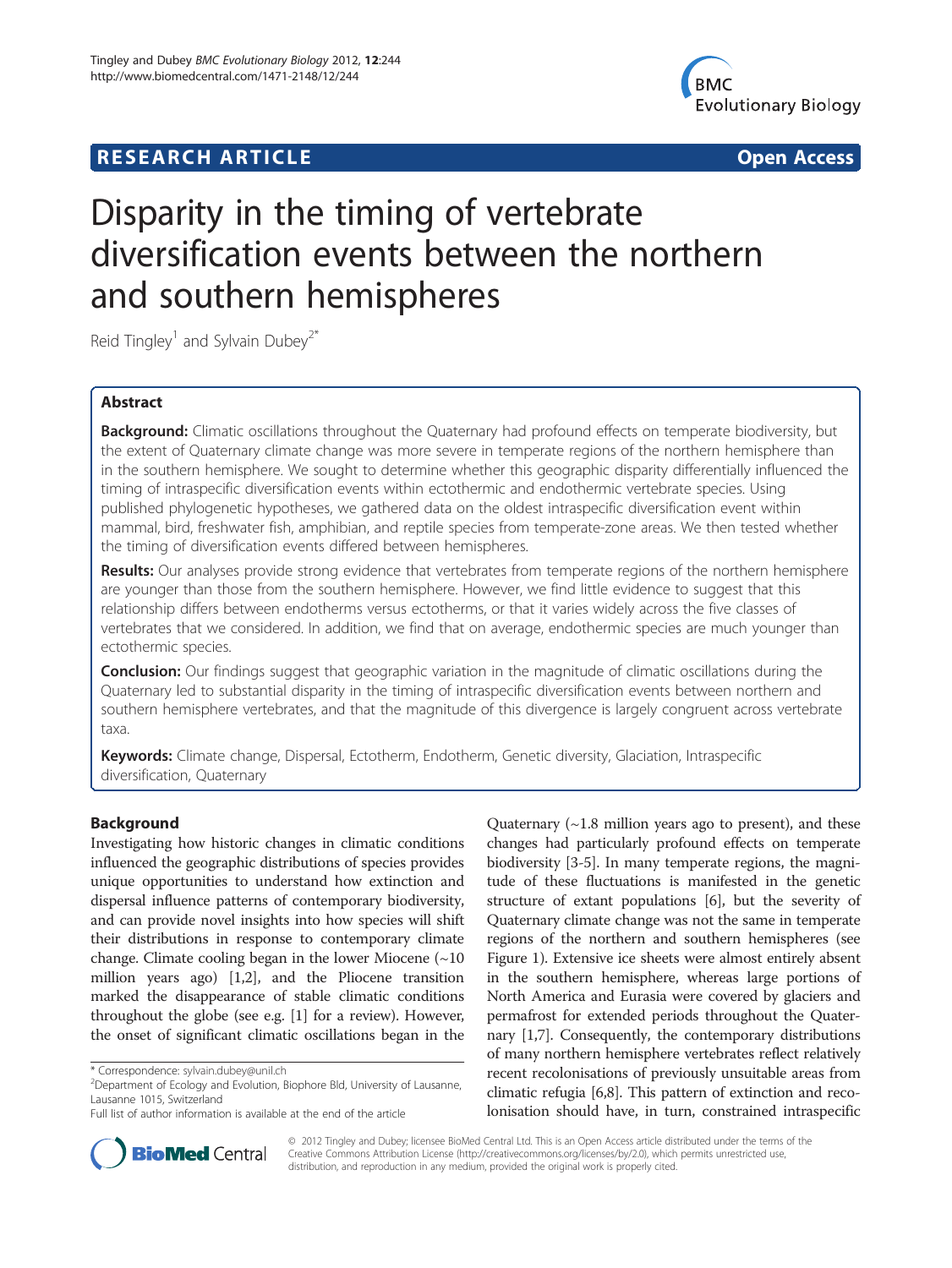<span id="page-1-0"></span>

divergences between genetic lineages to more recent timescales in the northern hemisphere. Indeed, the contraction of species to refugia led to a loss of genetic diversity and intraspecific genetic lineages [[9](#page-6-0)], which could have eliminated ancient lineages and resulted in more recent diversification events in the northern hemisphere.

Recent meta-analyses based on molecular dating [\[12,13](#page-6-0)] have revealed significant differences in the timing of the oldest intraspecific diversification event within amphibian and reptile species from the northern and southern hemispheres. In both groups, northern hemisphere species were found to be younger than southern hemisphere species. Similarly, splits between sister species occurred more recently in the northern hemisphere than in southern hemisphere [[13](#page-6-0)].

A fundamental question is whether this pattern is widespread in vertebrates, or whether it is a pattern that is specific to ectothermic taxa. Ectothermic vertebrates depend on abiotic conditions to thermoregulate, and thus are extremely vulnerable to climatic fluctuations [\[14,15](#page-6-0)]. For example, temperature-dependent sex determination is widespread in reptiles such as lizards, turtles, and crocodiles, making these taxa particularly sensitive to abrupt variations in ambient temperature [[16](#page-6-0)]. This thermal sensitivity means that populations of ectotherms may be more likely to survive (and thus exhibit greater genetic differentiation) in regions with stable climatic conditions. In addition, ectothermic vertebrates such as amphibians, reptiles, and freshwater fish generally have poor dispersal abilities in comparison to similarly-sized endotherms such as mammals and birds, which could expose ectotherms to more severe climates at a given location. Overall, we therefore might expect the ages of ectothermic vertebrates to show a greater degree of disparity between hemispheres than we would for endotherms [[17](#page-6-0)].

In the present study, we sought to determine whether geographic disparity in Quaternary climatic oscillations between the northern and southern hemispheres differentially influenced the timing of intraspecific diversification events within vertebrate species. We then tested whether the relationship between hemisphere of origin and the timing of intraspecific diversification differed between ectotherms versus endotherms.

## Results

Our analyses provide strong evidence that vertebrates from temperate regions of the northern hemisphere are younger than those from the southern hemisphere (Figure [2](#page-2-0); Table [1a](#page-2-0)). Importantly, this disparity between hemispheres was not due to a latitudinal bias in the origins of the species included in our analyses. Restricting our analyses to high- (Table [1b](#page-2-0)) and low-latitude (Table [1c](#page-2-0)) species did not influence our finding that diversification events occurred more recently in the northern hemisphere. Overall, there was no evidence to suggest that there was an interaction between taxonomic class and hemisphere (Table [1\)](#page-2-0), indicating that the relationship between species age and geographic location was relatively consistent across all five classes of vertebrates that we considered. Disparity in the timing of diversification events between hemispheres was greatest for reptiles, but excluding reptiles from our analyses did not qualitatively change any of our conclusions.

When each class was analyzed separately, only the mean ages of reptiles (likelihood ratio test between models including and excluding hemisphere effect:  $D = 8.22$ ,  $P =$ 0.00410) and mammals  $(D = 4.040, P = 0.0443)$  differed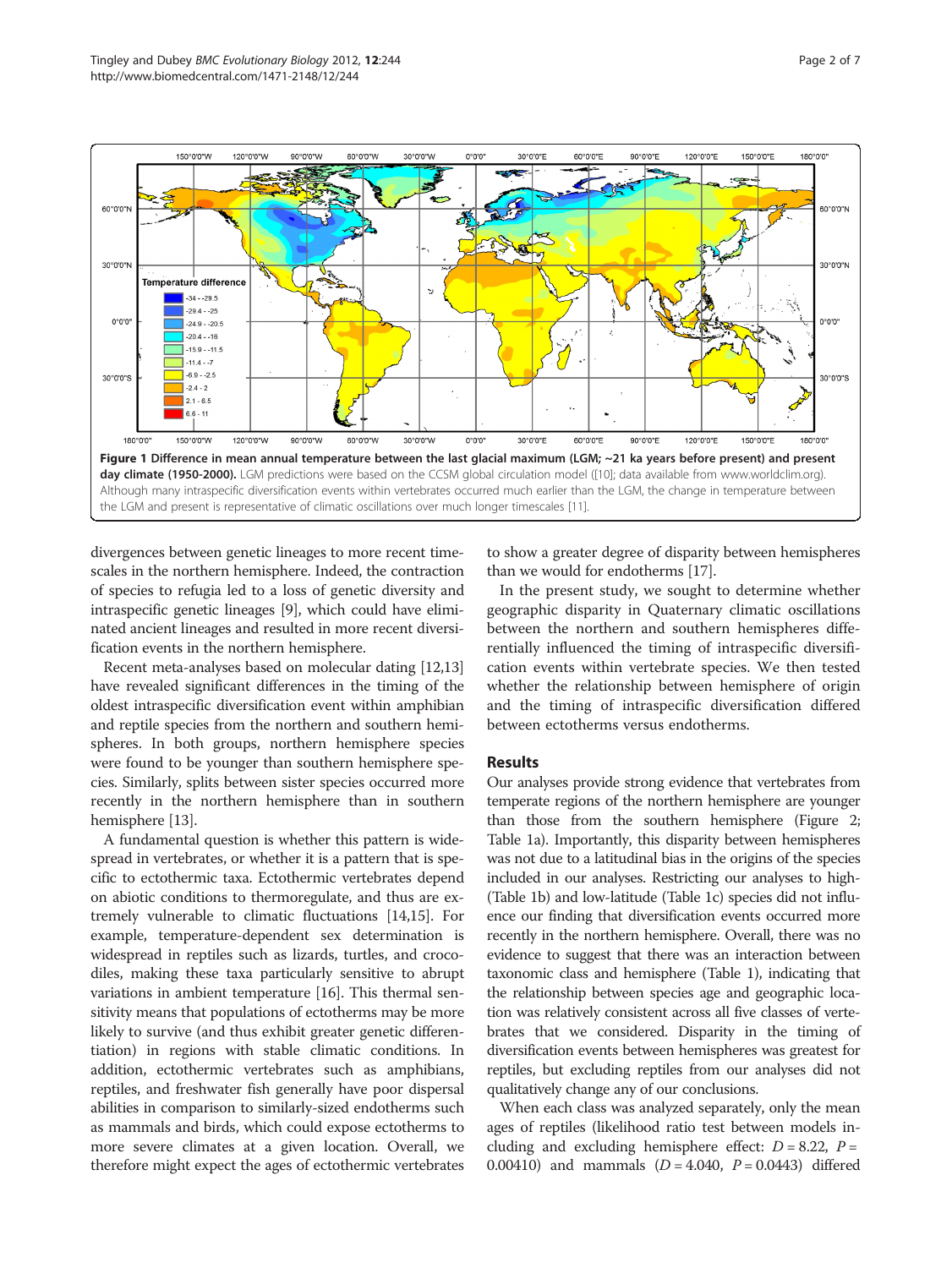<span id="page-2-0"></span>

between hemispheres. There were no significant effects of hemisphere of origin on the mean ages of birds  $(D = 1.33,$  $P = 0.248$ ), fishes ( $D = 0.903$ ,  $P = 0.342$ ), or amphibians  $(D = 1.79, P = 0.181)$ . Nevertheless, on average, fishes and amphibians from the southern hemisphere were older than those from the northern hemisphere (Figure 2). Furthermore, our finding that diversification events occurred more recently in the southern hemisphere in birds (Figure 2) was highly dependent on the inclusion of a single northern hemisphere species (Alcippe morrisonia) with highly divergent populations (9.86 million years). When this species was excluded from our analyses, bird species from the southern hemisphere were older (mean ± SE  $0.814 \pm 0.187$ ) than those from the northern hemisphere  $(0.736 \pm 0.0999)$ , although differences between hemispheres remained non-significant  $(D = 1.78, P = 0.182)$ . Interestingly, our analysis also revealed strong differences between the mean ages of the five vertebrate classes (Figure 2; Table 1).

Similar results were obtained when we compared species differing in their thermoregulatory strategies (i.e., endotherms versus ectotherms). Ectotherms were older than endotherms, and vertebrates that originated from the northern hemisphere were younger than those from the southern hemisphere, but the relationship between species age and hemisphere of origin did not differ between ectotherms and endotherms (Table [2a](#page-3-0)). Restricting our analyses to high- (Table [2b](#page-3-0)) and low-latitude (Table [2c](#page-3-0)) species did not substantially influence these conclusions. When each group was analyzed separately, both endotherms ( $D = 5.76$ ,  $P = 0.0164$ ) and ectotherms  $(D = 10.6, P = 0.00110)$  from the southern hemisphere were significantly older than those from the northern hemisphere.

| nepuna, Acunopterygn) on muaspecinc esumates or species ages nom temperate-regions across the grope |                      |          |  |
|-----------------------------------------------------------------------------------------------------|----------------------|----------|--|
| Variable                                                                                            | Likelihood ratio (D) | P        |  |
| (a) Complete dataset                                                                                |                      |          |  |
| Hemisphere                                                                                          | $D = 14.2$           | < 0.001  |  |
| Taxonomic class                                                                                     | $D = 28.8$           | < 0.0001 |  |
| Hemisphere * Taxonomic class                                                                        | $D = 1.72$           | 0.786    |  |
| (b) High-latitude species                                                                           |                      |          |  |
| Hemisphere                                                                                          | $D = 10.5$           | 0.00120  |  |
| Taxonomic class                                                                                     | $D = 15.0$           | 0.00190  |  |
| Hemisphere * Taxonomic class                                                                        | $D = 2.14$           | 0.544    |  |
| (c) Low-latitude species                                                                            |                      |          |  |
| Hemisphere                                                                                          | $D = 9.62$           | 0.00190  |  |
| Taxonomic class                                                                                     | $D = 63.5$           | < 0.0001 |  |
| Hemisphere * Taxonomic class                                                                        | $D = 7.17$           | 0.127    |  |

Table 1 Effects of hemisphere of origin (northern versus southern) and taxonomic class (Mammalia, Aves, Amphibia, Reptilia, Actinopterygii) on intraspecific estimates of species ages from temperate-regions across the globe

Results are shown for the entire dataset (a), for the subset of species that are distributed above 40° N or S (b), and for the subset of species that are distributed between the tropics and 40° N or S (c). Likelihood ratio tests were conducted between nested models that included and excluded each variable; however, main effects were tested for significance only after excluding the interaction term.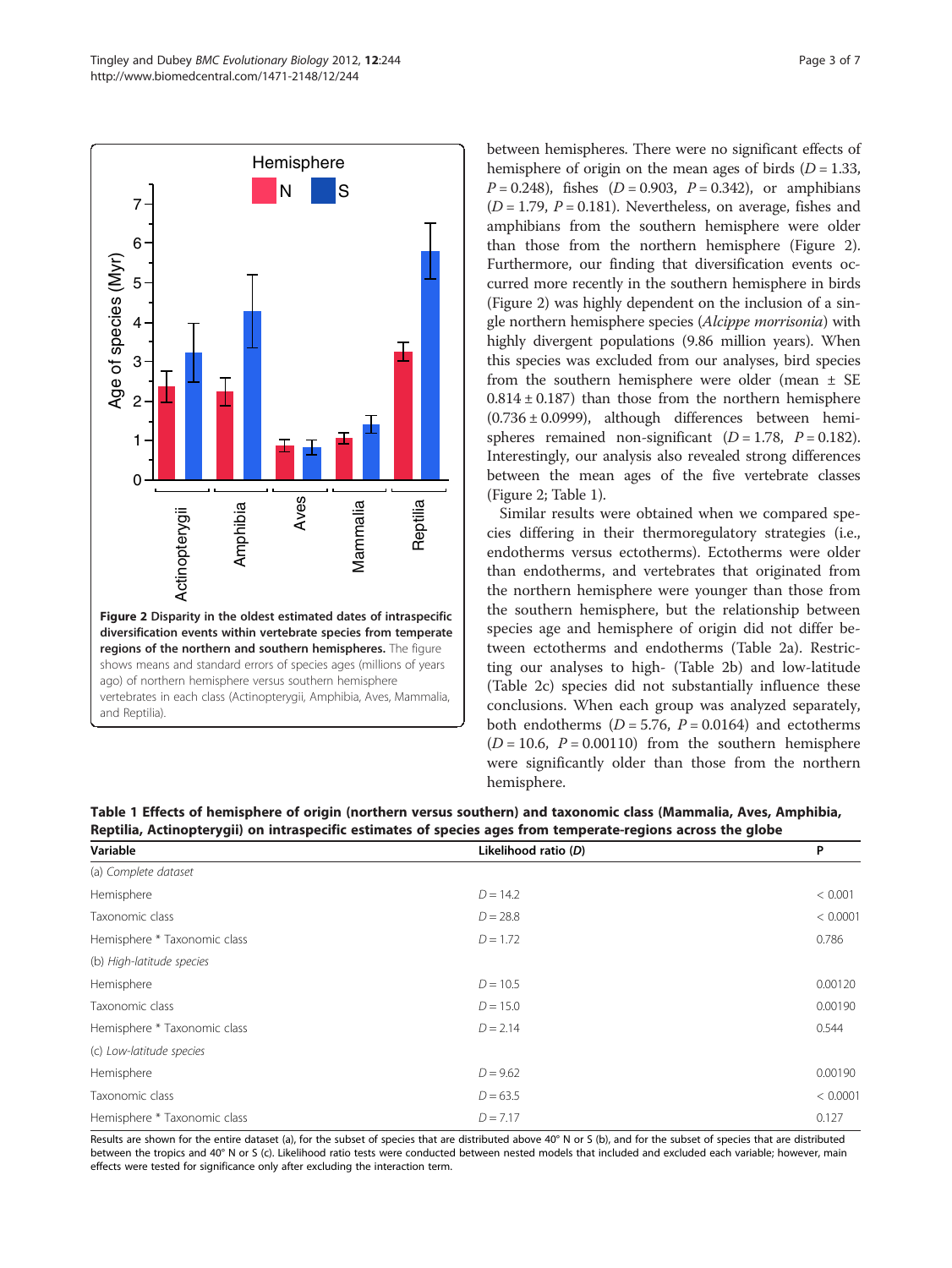| ectotherm) on intraspecific estimates of species ages from temperate-regions across the globe |                      |          |  |
|-----------------------------------------------------------------------------------------------|----------------------|----------|--|
| Variable                                                                                      | Likelihood ratio (D) | P        |  |
| (a) Complete dataset                                                                          |                      |          |  |
| Hemisphere                                                                                    | $D = 14.1$           | < 0.001  |  |
| Thermoregulatory strategy                                                                     | $D = 16.1$           | < 0.0001 |  |
| Hemisphere * Thermoregulatory strategy                                                        | $D = 0.844$          | 0.358    |  |
| (b) High-latitude species                                                                     |                      |          |  |
| Hemisphere                                                                                    | $D = 13.2$           | < 0.001  |  |
| Thermoregulatory strategy                                                                     | $D = 7.35$           | 0.00670  |  |
| Hemisphere * Thermoregulatory strategy                                                        | $D = 0.521$          | 0.471    |  |
| (c) Low-latitude species                                                                      |                      |          |  |
| Hemisphere                                                                                    | $D = 8.98$           | 0.00270  |  |
| Thermoregulatory strategy                                                                     | $D = 60.7$           | < 0.0001 |  |
| Hemisphere * Thermoregulatory strategy                                                        | $D = 0.652$          | 0.419    |  |

<span id="page-3-0"></span>Table 2 Effects of hemisphere (northern versus southern) and thermoregulatory strategy (endotherm versus ectotherm) on intraspecific estimates of species ages from temperate-regions across the globe

Results are shown for the entire dataset (a), for the subset of species that are distributed above 40° N or S (b), and for the subset of species that are distributed between the tropics and 40° N or S (c). Likelihood ratio tests were conducted between nested models that included and excluded each variable; however, main effects were tested for significance only after excluding the interaction term.

#### **Discussion**

Our analysis of molecular phylogenies provides compelling evidence that vertebrate diversification events occurred much more recently in the northern hemisphere than in the southern hemisphere. This pattern was remarkably consistent across different latitudinal subsets of species, suggesting that the geographic variation in species' ages that we observed here was not substantially influenced by the exclusion of species that were distributed solely at low or high latitudes.

Why are vertebrates from the northern hemisphere younger than those from the southern hemisphere? One plausible explanation, as outlined in the Introduction, is that the observed disparity in diversification histories reflects geographic differences in the extent of climaticallydriven extinction events that occurred throughout the Quaternary. Some regions of the southern hemisphere (e.g., inland Australia) were also severely affected by dry conditions during the Quaternary [\[11\]](#page-6-0), but palynological data indicate that forested and partially forested areas still persisted in coastal regions, even during the Last Glacial Maximum [[3](#page-6-0)]. Although lineages of some of the species used in our analyses diverged prior to the Quaternary, this does not mean that climatic oscillations during the Quaternary could not be responsible for the observed patterns. Many species lost genetic lineages during the Quaternary [[9](#page-6-0)], and thus a species may have (randomly) lost its oldest lineage while undergoing range contraction in response to Quaternary climate change. For example, a species that had similar levels of genetic differentiation in both hemispheres prior to the Quaternary would have had a higher probability of losing its oldest genetic lineage in the northern hemisphere because the magnitude of Quaternary climate change was greater there.

Our findings accord with the results of previous analyses that focused exclusively on amphibians and reptiles [[12,13\]](#page-6-0), and thus demonstrate that the patterns revealed by these earlier studies apply to vertebrates as a whole. Indeed, we found no evidence for an interaction between taxonomic class and hemisphere of origin, suggesting that the relationship between geographic origin and species age was broadly consistent across the five classes of vertebrates included in our analyses. Although differences between hemispheres were only statistically significant for mammals and reptiles when each taxonomic group was analyzed separately, partitioning our dataset by taxonomic group entailed a considerable loss of statistical power. In addition, the regression coefficients describing the effects of hemisphere of origin were in the same direction for four out of five taxa, the exception being birds. Nevertheless, similar results were obtained for birds when a single northern hemisphere species that had exceptionally divergent populations was removed from our analyses.

At first glance, this consistency in the effects of geographic location on diversification histories is somewhat surprising given the marked differences in dispersal abilities between the taxa included in our analyses [\[17,18](#page-6-0)]. One potential reason for this seemingly counterintuitive result is that differences in dispersal abilities between taxa are trivial in comparison to the disparity in Quaternary climate changes between the northern and southern hemispheres. However, it should be noted that the mean age of birds, a group that has the greatest dispersal abilities of the taxonomic classes that we considered, showed the least disparity between hemispheres.

Interestingly, studies of antbirds and passerines have revealed greater genetic distances (based on allozymes) within neotropical species than in species from the Nearctic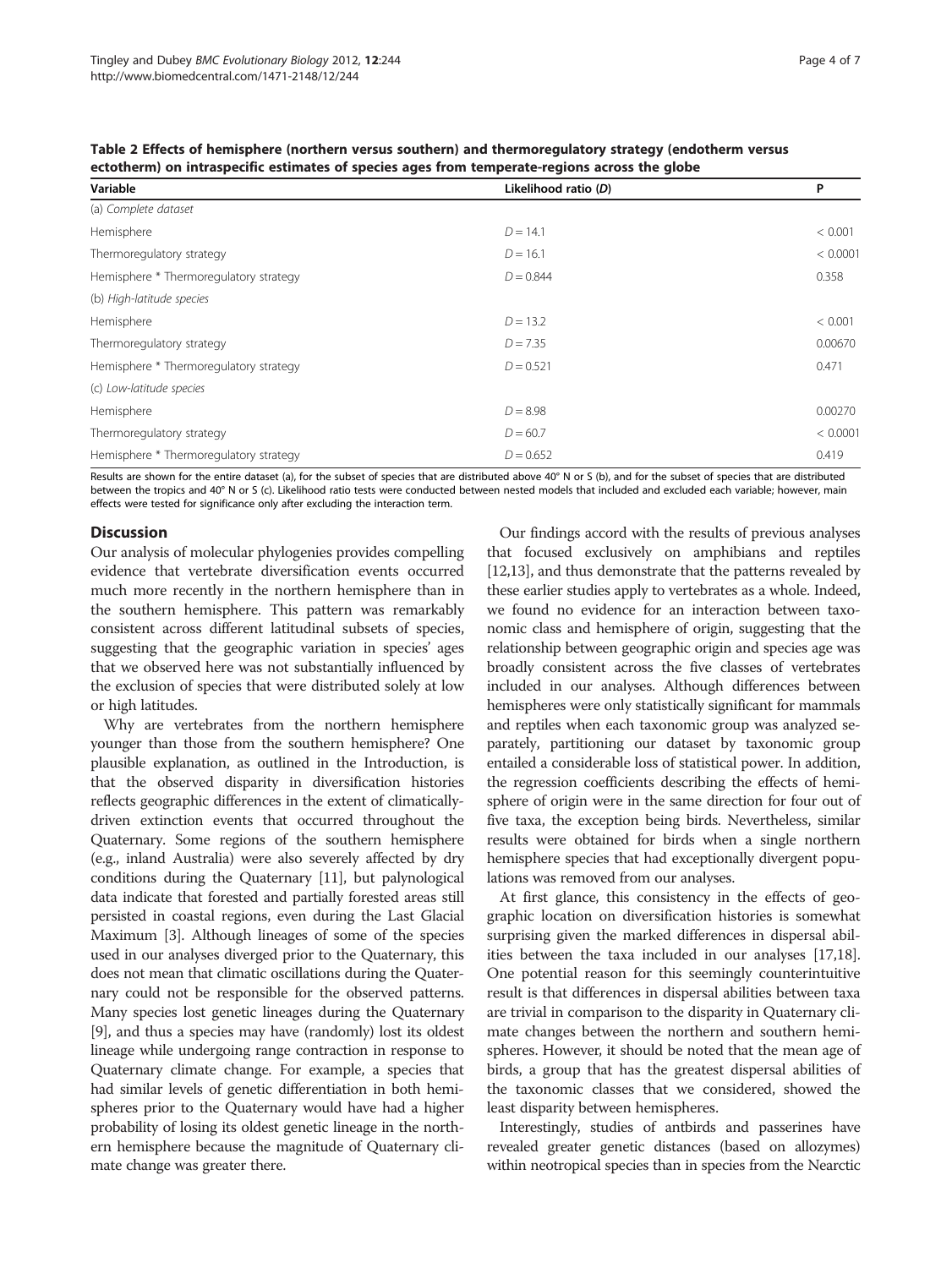[[19,20\]](#page-6-0). Similar patterns have also been documented in a suite of birds and mammals from the New World [[21](#page-6-0)], as well as in plants [\[22\]](#page-6-0) and vertebrates [\[23\]](#page-6-0) distributed across the globe. Collectively, the results of these studies suggest greater intraspecific genetic variation in regions that have experienced stable long-term climatic conditions. Thus, our finding that diversification events occurred earlier in the southern hemisphere, where climatic oscillations have also been less severe in the past, is in broad accordance with earlier studies on a wide range of taxa.

We also found that the relationship between hemisphere of origin and species age did not differ between ectotherms and endotherms, and this pattern was also evident when we considered each of these two groups in isolation. Future research could usefully explore whether species-level traits that do not show a strong taxonomic signal (e.g., habitat-use) explain additional geographic variation in species ages [\[13](#page-6-0)].

However, we cannot dismiss the possibility that our findings may be an artifact of differing levels of taxonomic knowledge about the vertebrate faunas of the northern and southern hemispheres [\[13,20](#page-6-0)]. Species from the southern hemisphere have generally been less intensively studied than species from the northern hemisphere, and thus some southern hemisphere 'species' included in our analyses may actually represent composite taxa. This taxonomic ignorance would, in turn, result in over-estimations of species' ages in the southern hemisphere. Dubey & Shine [\[13](#page-6-0)] demonstrated that geographic disparity in taxonomic ignorance is a relatively poor explanation for differences in the ages of amphibian species between hemispheres, but that this mechanism could potentially explain the different diversification histories of the two hemispheres for reptiles. However, we consider this interpretation less likely than climatically-driven extinction events given that our findings were relatively consistent across such broadly divergent taxa (see above). We further consider it unlikely that our results are an artifact of using intraspecific rather than interspecific divergence times, given that Dubey & Shine [\[13\]](#page-6-0) found very similar geographic patterns in species ages regardless of whether the analysis was performed with intraspecific divergences (across orders and suborders) or with the cladogenic events responsible for species formation [\[13\]](#page-6-0). Thus, the same parameters appear to influence these two types of measures [\[13\]](#page-6-0). Our finding that diversification events occurred earlier in the southern hemisphere may also have been influenced by the restricted distributions of some taxonomic groups throughout the globe. Some taxa are strictly or more widely represented in one hemisphere, which could impact species age estimations (considering that each taxa exhibits different life-history traits and characteristics).

Our analyses also revealed differences in the timing of intraspecific diversification events between taxonomic

classes, and between ectotherms and endotherms. In particular, the mean ages of ectotherms (fishes, amphibians, and reptiles) were older than those of endotherms (mammals and birds). This pattern could be the result of several different mechanisms, and these mechanisms are not mutually exclusive:

- i. The differences we observed between endothermic and ectothermic vertebrates could have been due to differences in the dispersal abilities of these groups. Endothermic vertebrates are typically capable of dispersing greater distances than ectothermic vertebrates (e.g., [[17](#page-6-0),[18,24\]](#page-6-0)), and taxa that are capable of dispersing greater distances generally have more homogeneous population structures compared to less vagile taxa. Such homogenization would result in fewer divergent lineages within endothermic vertebrates, and ultimately more recent intraspecific diversification events.
- ii. Alternatively, the observed differences between endothermic and ectothermic vertebrates could have been due to differences in energetic demands during hibernation. When abiotic conditions become unfavorable, ectothermic vertebrates are capable of lowering their rates of resource consumption to a far greater degree than are endothermic vertebrates [\[25](#page-6-0)-[27](#page-6-0)], and thus ectotherms may have been less adversely affected by harsh winter conditions during the Pleistocene. In addition, many ectothermic vertebrates possess efficient mechanisms to deal with sub-zero temperatures (e.g., freeze-avoidance or freeze tolerance strategies: [\[28](#page-6-0)-[30](#page-6-0)]). Hence, ectothermic vertebrates may have been more likely to survive climatic fluctuations during the Quaternary compared to endotherms, at least in locations where the minimum temperature required for ectotherm activity was reached during part of the year.
- iii. Finally, differences in the timing of intraspecific diversification events between groups may have been caused by variation in life-history traits. For example, reproductive isolation is faster in particular groups such as mammals (compared to birds and amphibians) due to a higher possible rate of regulatory evolution, causing higher probabilities of developmental incompatibilities between mammal species [\[31](#page-6-0)]. Consequently, for the same level of genetic divergence, two lineages could be considered sister species in mammals, and intraspecific lineages in birds or amphibians. The vertebrate classes we examined also differ markedly in a wide array of additional traits (e.g., body size), and such traits are known to impact rates of molecular evolution [[32-34](#page-6-0)].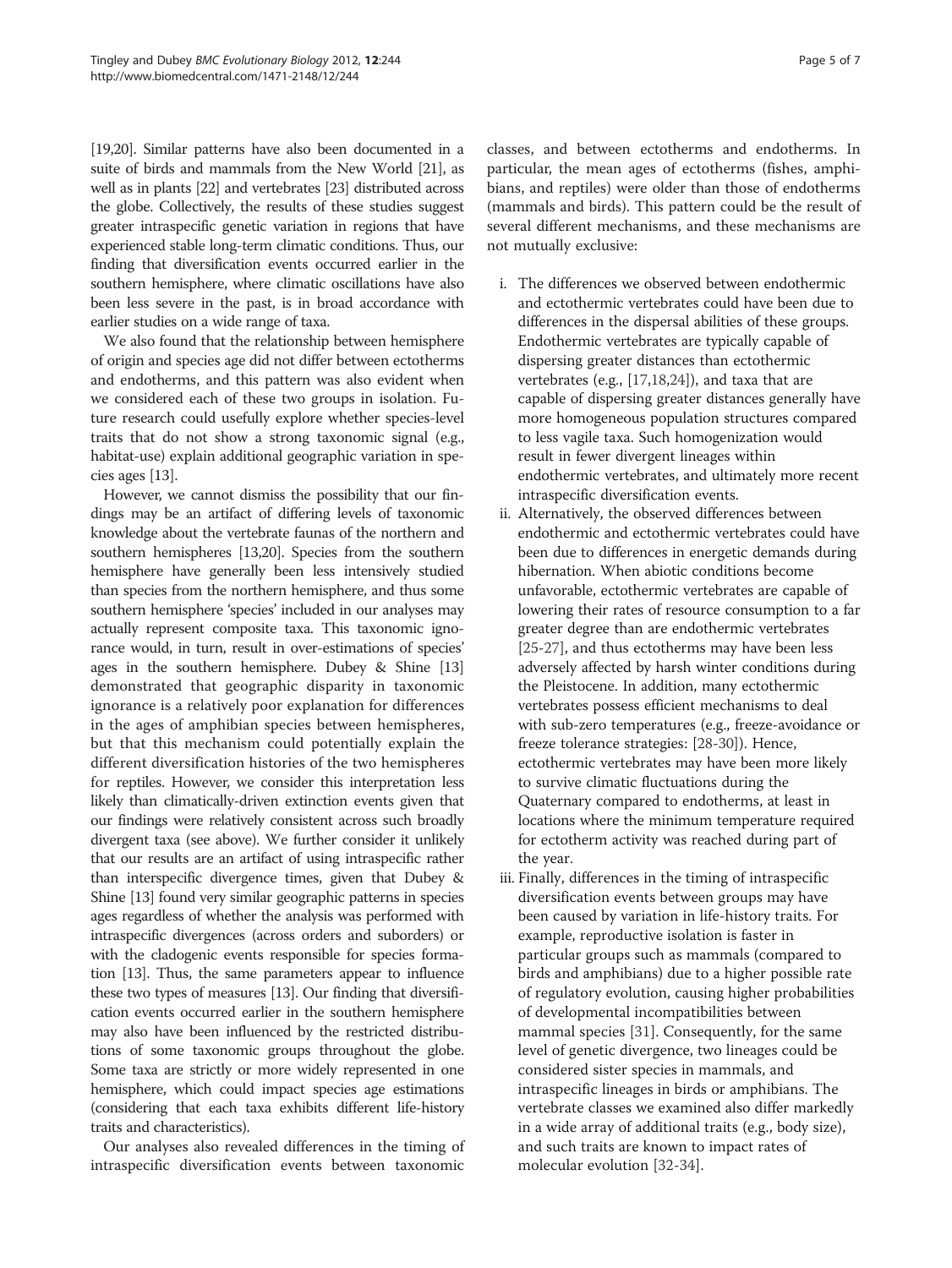### Conclusions

We have shown that there is substantial geographic variation in the timing of intraspecific diversification events within temperate-zone vertebrates. Vertebrate diversification events occurred much more recently in the northern than in the southern hemisphere, plausibly reflecting geographic disparity in the magnitude of climatic oscillations that occurred throughout the Quaternary. Importantly, the relationship between diversification history and geographic location did not differ between endotherms versus ectotherms, or across different classes of vertebrates, suggesting that highly divergent taxa responded similarly to past climate change. However, our analyses did reveal considerable variation in the age of the oldest intraspecific diversification event between taxonomic classes, and between ectotherms and endotherms. Thus, diversification histories within vertebrates appear to not only be influenced by abiotic factors such as climatic fluctuations, but also by taxon-specific parameters (e.g., particular lifehistory traits). Future studies should seek to clarify the roles of such traits in determining spatial and temporal variation in intraspecific diversification events.

#### Methods

We gathered data on the oldest intraspecific diversification event within temperate-zone mammal ( $n = 113$ ), bird ( $n =$ 99), amphibian ( $n = 46$ ), fish ( $n = 53$ ), and reptile ( $n = 161$ ) species from published phylogenetic articles using searches within Scopus and ISI Web of Knowledge (see online Additional file 1: Appendix S1; as in [\[12,35\]](#page-6-0)). The oldest intraspecific diversification event is an estimate of the amount of time since extant populations last shared a common ancestor (i.e. the split between the most basal lineage and the remaining lineages of a given species), and is highly correlated with interspecific estimates of species age [\[13](#page-6-0)]. Only data from comprehensive phylogeographic and phylogenetic studies were included in our analyses. Because rates of molecular evolution can vary across taxa [[36](#page-6-0)], we did not convert sequence divergence values provided in original articles into diversification dates using a standard molecular clock (e.g., 2%; [\[3](#page-6-0)]). Instead, we included only those studies which explicitly provided a diversification date (although estimated dates were sometimes based on substitution rates from closely related taxa). Within amphibians, urodeles (salamanders and newts) were excluded from our analyses, because no urodele species occupy temperate regions in the southern hemisphere. We also excluded non-monophyletic species (based on recent molecular phylogenetic studies) in order to avoid inaccurate species age estimations.

To test for differences in the timing of diversification events between the northern and southern hemispheres, we used linear mixed effects models with species age (Box-Cox transformed to achieve normality) as the

dependent variable, and hemisphere of origin and either taxonomic class or thermoregulatory strategy (ectothermy versus endothermy) as fixed effects. Because the timing of diversification events may not be independent across taxa, we also tested for taxonomic autocorrelation by including taxonomic order as a random effect. Insufficient replication at lower taxonomic levels prohibited us from accounting for finer-scale taxonomic autocorrelation. In cases where variances differed between hemispheres or taxonomic groups (heteroscedasticity), a constant variance structure was used to allow for different spread per stratum. The final structure of each model was determined using likelihood ratio tests ( $\alpha$  = 0.05). When taxonomic random effects were non-significant, models were refit using generalized least squares. These analyses were then repeated for each taxonomic group and thermoregulatory strategy separately.

We also examined the consistency of our results by analyzing latitudinal subsets of the broader dataset. Specifically, we tested for a latitudinal bias in the differences in species ages between northern and southern hemispheres by repeating the above analyses on (i) lowlatitude species only (distributed between the tropics and |40°|), and (ii) high-latitude species only (distributed above |40°|). Amphibians were not represented among high-latitude species in the southern hemisphere, and thus were removed from the latter of these analyses. It is also important to note that for the southern hemisphere, data for species distributed above 40°S are strictly restricted to Oceania (New Zealand and Tasmania) and South America, as the southern tip of Africa is situated at ~35°S. For birds, we only included species that have breeding ranges exclusively above or below |40°| latitude, rather than using an area-weighted centroid. All statistical analyses were conducted in  $R^{\odot}$ 2.13.0 using the nlme library (R Development Core Team, 2011).

## Additional file

[Additional file 1:](http://www.biomedcentral.com/content/supplementary/1471-2148-12-244-S1.xlsx) Appendix S1. Raw data on the age of species, based on oldest intraspecific diversification events as revealed by molecular phylogenies. The Table shows Species, Hemisphere (N: northern, S: southern), Latitude (below 40°, above 40°, or in both areas), Age (millions of years), and corresponding references.

#### Competing interests

The authors declare that they have no competing interests.

#### Authors' contributions

SD and RT contributed with the conceptual development of the work and the writing of the manuscript. RT carried out the analyses. All authors read and approved the final version of the manuscript.

#### Acknowledgements

RT was funded by a NSERC Postgraduate Scholarship, an Endeavour International Postgraduate Research Scholarship, and a University of Sydney